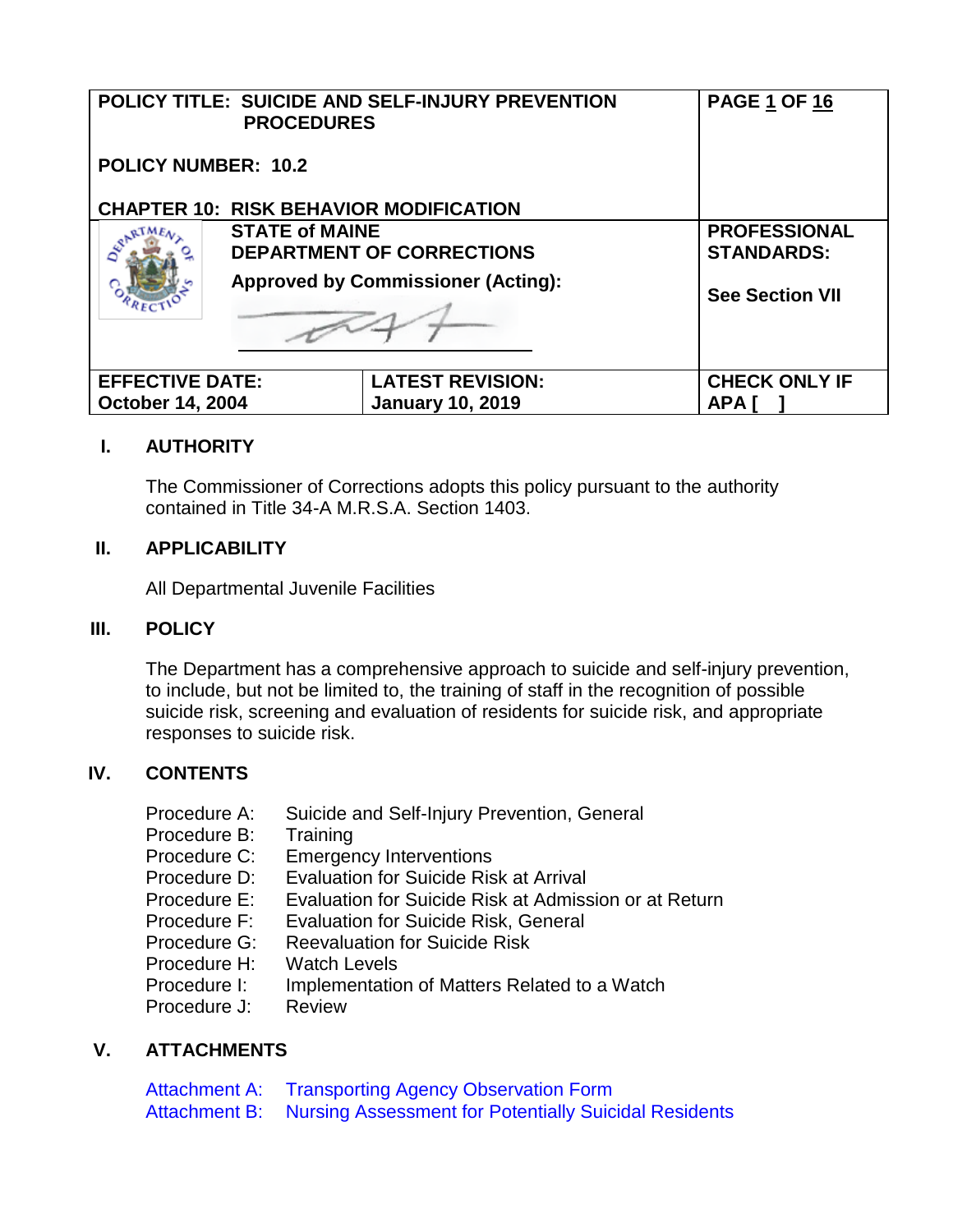Attachment C: [Suicide and Self-Injury Watch](https://powerdms.com/link/IDS/document/?id=325741) Attachment D: [Risk Assessment](https://powerdms.com/link/IDS/document/?id=1202230) Attachment E: [Notification to Transport Officer](https://powerdms.com/link/IDS/document/?id=325742)

## <span id="page-1-0"></span>**VI. PROCEDURES**

#### **Procedure A: Suicide and Self-Injury Prevention, General**

- 1. All suicidal ideation, suicide attempts, and self-injurious behaviors shall be taken seriously and responded to immediately in an appropriate manner.
- 2. The level of response shall depend upon the lethality of the resident's statements and/or actions.
- 3. No suicidal ideation, suicide attempt, or self-injurious behavior shall be determined to be manipulative without being evaluated by a licensed clinician (psychiatrist, psychologist, psychiatric nurse practitioner, licensed clinical social worker, or licensed clinical professional counselor).
- <span id="page-1-2"></span>4. Upon the death of a resident from any cause, including a resident suicide, appropriate steps, including, but not limited to, counseling and debriefing, shall be taken to help other residents cope with the death and to prevent other residents from engaging in copycat behavior.

#### <span id="page-1-1"></span>**Procedure B: Training**

- 1. The Department's Director of Training, or designee, shall ensure that all staff who have direct contact with residents receive eight (8) hours of initial training on suicide prevention.
- <span id="page-1-3"></span>2. The initial training shall be based on information supported by evidence-based research on suicide by juveniles, especially those who reside in juvenile facilities, and shall include:
	- a. a review of the policy;
	- b. identifying the warning signs and symptoms of suicide risk, even when the resident denies being at risk;
	- c. identifying the precipitating factors for when residents are most likely to become suicidal;
	- d. understanding the demographic and cultural parameters of suicidal behavior, including high-risk populations;
	- e. responding to suicidal, self-injurious, and depressed residents, including avoiding attitudes and behaviors that might be counter-productive;
	- f. facilitating communication between security and health care staff;
	- g. understanding the procedures for referring possibly suicidal and selfinjurious residents for evaluation and intervention;

<span id="page-1-7"></span><span id="page-1-6"></span><span id="page-1-5"></span><span id="page-1-4"></span>

| <b>POLICY NUMBER/TITLE</b>                                   | <b>CHAPTER NUMBER/TITLE</b>    | <b>PAGE NUMBER</b>       |
|--------------------------------------------------------------|--------------------------------|--------------------------|
| 10.2 Suicide and Self-Injury Prevention<br><b>Procedures</b> | 10. Risk Behavior Modification | Page 2 of 16<br>1/10/19R |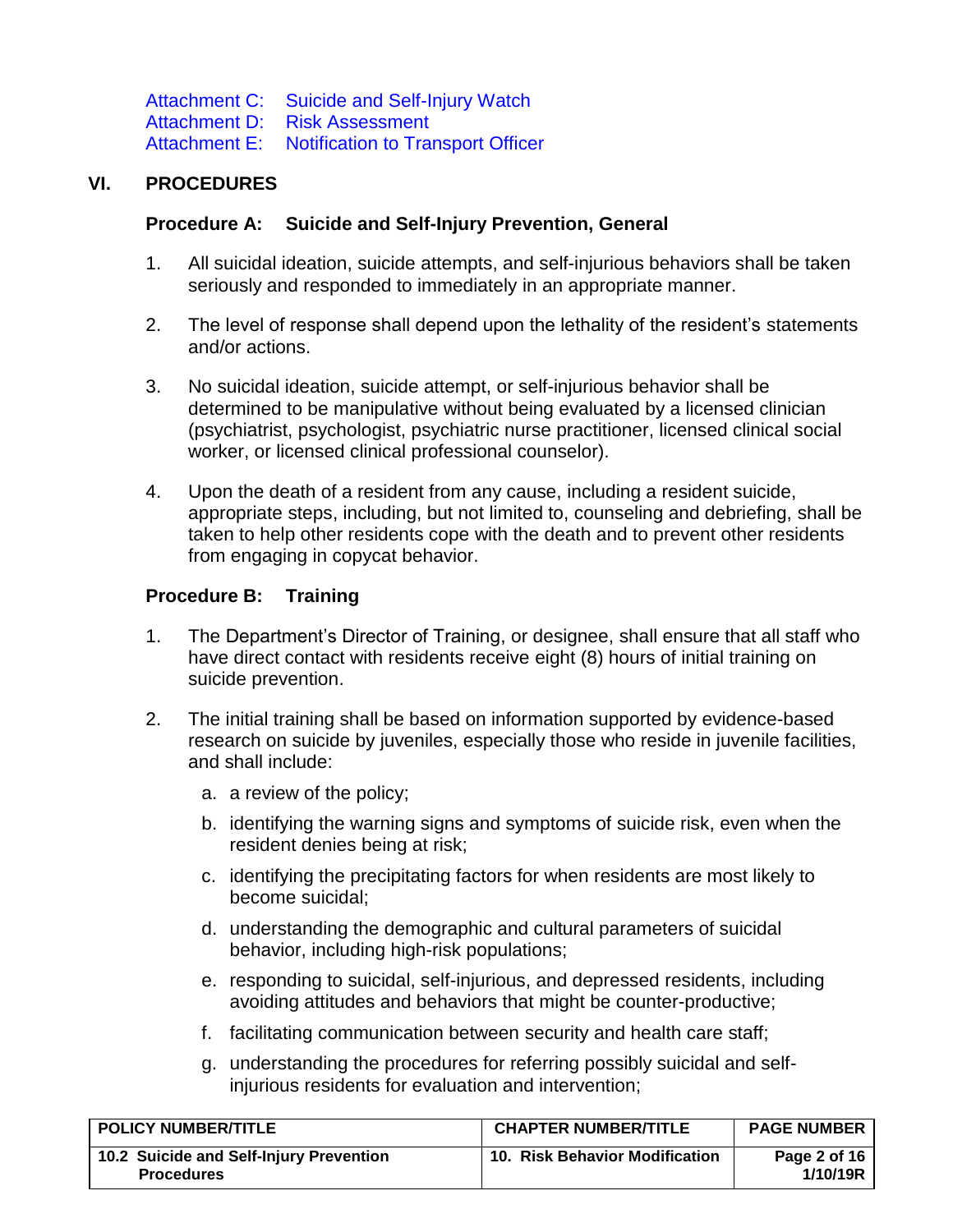- <span id="page-2-0"></span>h. understanding the use of special housing and/or observation status for suicidal and self-injurious residents:
- i. understanding the use of watch levels for suicidal and self-injurious residents; and
- j. monitoring and reevaluating of residents who make a suicide attempt or engage in self-injurious behavior.
- <span id="page-2-1"></span>3. As part of the initial training on identifying the warning signs and symptoms of suicide risk, the following signs and symptoms shall be reviewed:
	- a. despair/hopelessness;
	- b. poor self-image/feelings of inadequacy;
	- c. greater than normal concern regarding his or her future;
	- d. past history of suicide attempt;
	- e. verbalization of a suicide plan;
	- f. extreme restlessness, exhibited by such behavior as continuous pacing;
	- g. loss of interest in personal hygiene and daily activities;
	- h. giving away of personal property;
	- i. refusal of visits from previous visitors;
	- j. depressed state indicated by crying, withdrawal, insomnia, lethargy, and indifference to surroundings and other people;
	- k. sudden drastic changes in eating and sleeping habits;
	- l. hallucinations, delusions, or other manifestations of loss of touch with reality;
	- m. sudden marked improvement in mood following a period of obvious depression; and
	- n. family history of suicide attempts or completed suicide.
- 4. The initial training shall include identifying the precipitating factors and times residents are most likely to be at risk for suicide. The following events shall be reviewed:
	- a. upon admission;
	- b. upon any return from a court;
	- c. after court adjudication and/or disposition for a juvenile offense;
	- d. following bad news about a family member, significant other, close friend, or pet; and
	- e. after experiencing humiliation, rejection, or bullying.
- 5. The Department's Director of Training, or designee, shall ensure that all staff who have direct contact with residents receive a minimum of two (2) hours of annual training on suicide prevention.

| <b>POLICY NUMBER/TITLE</b>                                   | <b>CHAPTER NUMBER/TITLE</b>    | <b>PAGE NUMBER</b>       |
|--------------------------------------------------------------|--------------------------------|--------------------------|
| 10.2 Suicide and Self-Injury Prevention<br><b>Procedures</b> | 10. Risk Behavior Modification | Page 3 of 16<br>1/10/19R |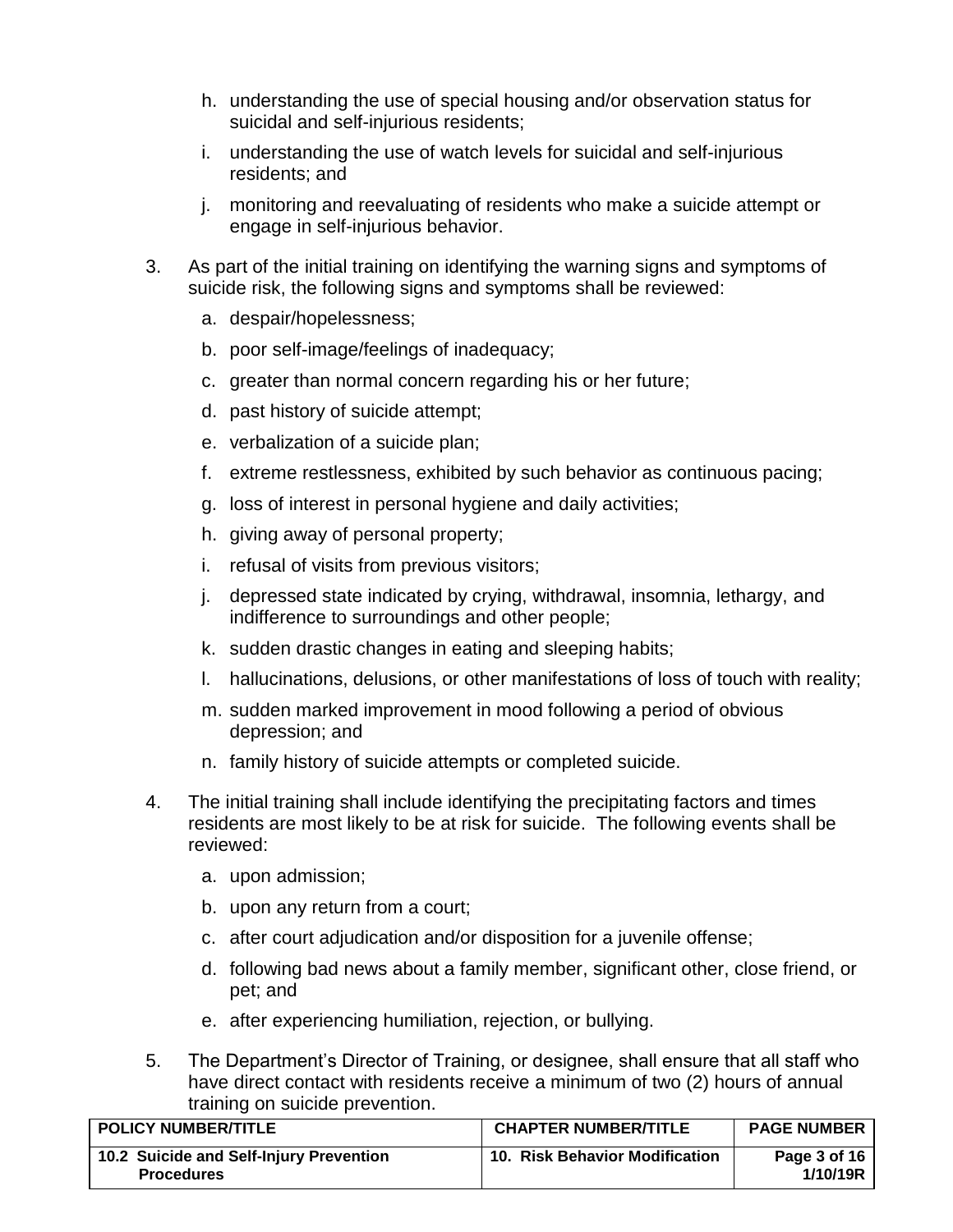- <span id="page-3-1"></span>6. The annual training shall include a review of the policy and any policy revisions, which shall be signed; warning signs and symptoms of suicide risk; and the precipitating factors for when residents are most likely to be at risk for suicide.
- 7. The annual training shall also include a general discussion of any recent suicides and/or serious suicide attempts in the facility.

## <span id="page-3-2"></span><span id="page-3-0"></span>**Procedure C: Emergency Interventions**

- 1. Any staff who discovers a resident appearing to attempt suicide or engaging in serious self-injurious behavior, whether or not on a watch, shall immediately use his or her personal distress alarm and/or radio and in plain English notify the Central Control Officer of the situation. The Central Control Officer shall notify the Juvenile Facility Operations Supervisor (JFOS).
- 2. The staff shall assess the situation to determine whether there is an actual emergency. If there is an actual emergency, that staff shall alert the facility's health care staff, who shall respond as set out in Department Policy (JF) 13.3, Access to Health Care Services, Procedure E. The staff shall communicate the exact nature (e.g., resident hanging) and location of the emergency to facility health care staff and to the Central Control Officer, who shall immediately ensure that sufficient and appropriate security staff respond to the scene.
- 3. If it is obvious to the staff who discovers the situation that a suicide attempt or self-injurious behavior is life-threatening or the health care staff determines it is life-threatening, the staff shall notify the Central Control Officer to call for outside Emergency Medical Services (EMS). The exact nature (e.g., resident hanging) of the emergency shall be communicated to EMS personnel. The JFOS shall designate staff to meet EMS personnel at the entrance to the facility and escort them to the scene.
- 4. The staff shall take any other appropriate actions, including, but not limited to, removing other residents from the area.
- 5. In the case of an actual emergency, if security staff have not already entered the room, the first security staff person on scene shall use his or her professional discretion in regard to whether to enter the room without waiting for backup security staff to arrive. If backup security staff do not arrive within four (4) minutes of when the Central Control Officer has been informed that there is an actual emergency, the first security staff person on scene shall enter the room.
- 6. Upon entering the room, security staff shall never presume that a resident is dead and shall immediately initiate appropriate life-saving measures. Security staff shall not wait for health care staff to arrive before entering a room or before initiating life-saving measures. Should a resident lack vital signs, security staff shall immediately initiate CPR after placing the resident on his or her back on the floor. All life-saving measures shall be continued by security staff until relieved by facility health care staff or told to discontinue by facility health care staff or

| <b>POLICY NUMBER/TITLE</b>                                   | <b>CHAPTER NUMBER/TITLE</b>    | <b>PAGE NUMBER</b>       |
|--------------------------------------------------------------|--------------------------------|--------------------------|
| 10.2 Suicide and Self-Injury Prevention<br><b>Procedures</b> | 10. Risk Behavior Modification | Page 4 of 16<br>1/10/19R |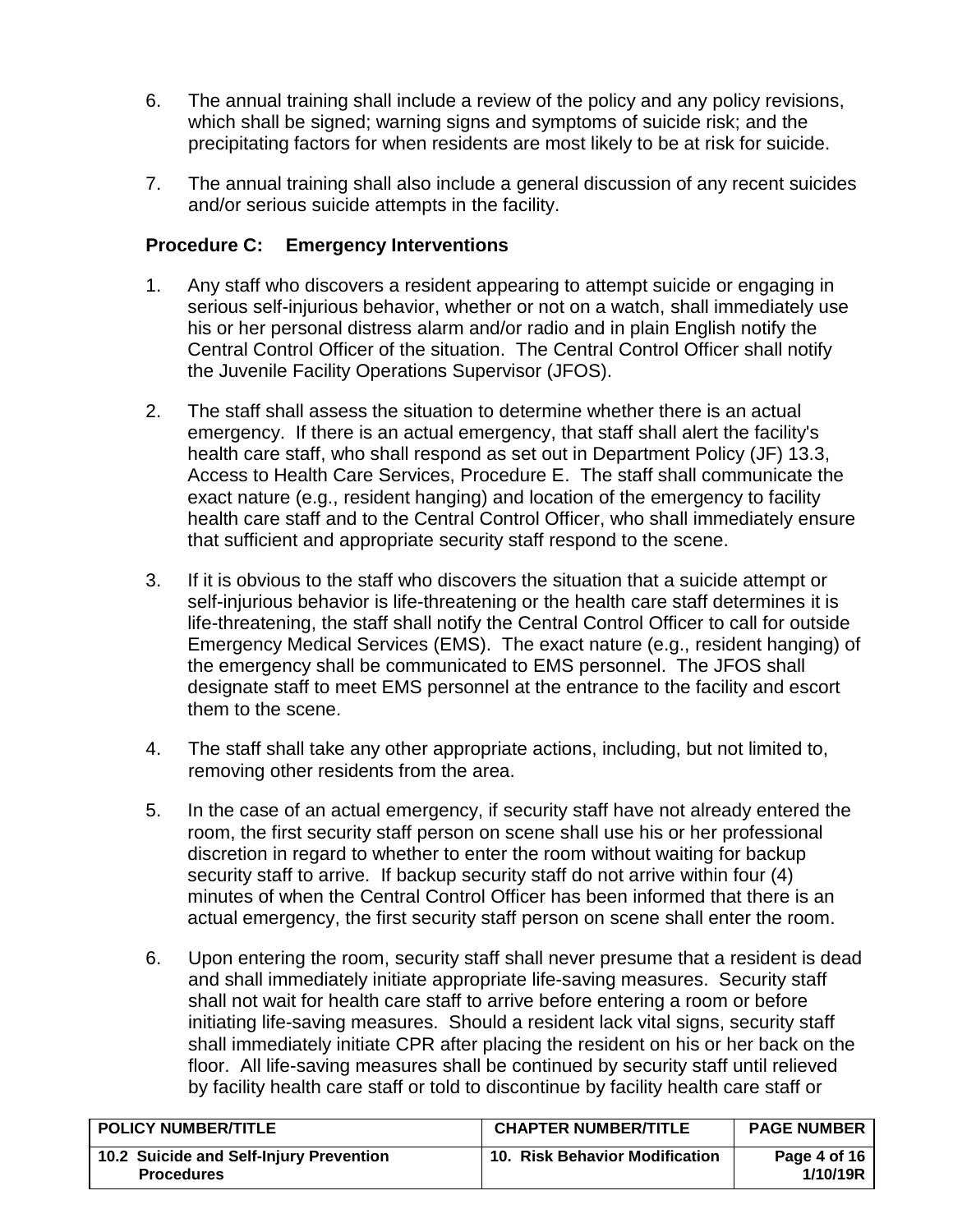Emergency Medical Services (EMS) personnel.

- 7. In the case of a resident hanging, security staff shall immediately relieve the pressure by lifting the resident's body and loosening anything tied around the neck. The resident shall be released from the ligature using the emergency rescue tool if necessary. The material used for hanging shall be cut above the knot, if possible, and the knot shall be preserved for evidence. Staff shall assume there is a neck/spinal cord injury and carefully place the resident on the floor (not bunk).
- 8. The Juvenile Facility Operations Supervisor (JFOS), or other supervisory staff, shall ensure that both arriving facility health care staff and outside EMS personnel have unimpeded access to the scene in order to provide prompt health care services to and evacuation of the resident if necessary.
- 9. In the case of an actual emergency, after the resident is removed from the area, the JFOS, or other supervisory staff, shall clear the area of all non-essential persons and ensure the area is secure pending an investigation and arrange for the collection of evidence and maintenance of the chain of custody for evidence.

## <span id="page-4-0"></span>**Procedure D: Evaluation for Suicide Risk at Arrival**

- 1. Upon a juvenile initially arriving at the facility, but prior to admission, the facility intake officer shall request the transporting officer to complete a Transporting Agency Observation Form (Attachment A).
- 2. After the form has been completed, but still prior to admission, a facility nurse or other qualified mental health care staff shall review the Transporting Agency Observation Form and meet with the juvenile, assess the juvenile, and document the assessment on the Receiving Screening form in the juvenile's electronic health care record and also ensure the Transporting Agency Observation Form is scanned into the juvenile's electronic health care record.
- 3. After reviewing the form and assessing the juvenile, the nurse or other qualified mental health care staff shall determine whether the juvenile needs to be transported to a hospital prior to admission or whether the juvenile can be admitted to the facility as a resident.
- 4. The juvenile may be denied admission to the facility by the nurse or other qualified mental health care staff if it is determined that the juvenile requires an evaluation at a hospital for possible psychiatric hospitalization. The juvenile may also be denied admission to the facility by the nurse or other qualified medical staff if it is determined that the juvenile requires evaluation or treatment at a hospital for an injury that might have been suffered by the juvenile as a result of a recent suicide attempt or recent serious self-injurious behavior.
- 5. The nurse or other qualified mental health care staff shall inform the JFOS if it is determined that the juvenile needs to be transported to the hospital. The intake staff or JFOS, if necessary, shall inform the transporting officer that it is the

| <b>POLICY NUMBER/TITLE</b>                                   | <b>CHAPTER NUMBER/TITLE</b>           | <b>PAGE NUMBER</b>       |
|--------------------------------------------------------------|---------------------------------------|--------------------------|
| 10.2 Suicide and Self-Injury Prevention<br><b>Procedures</b> | <b>10. Risk Behavior Modification</b> | Page 5 of 16<br>1/10/19R |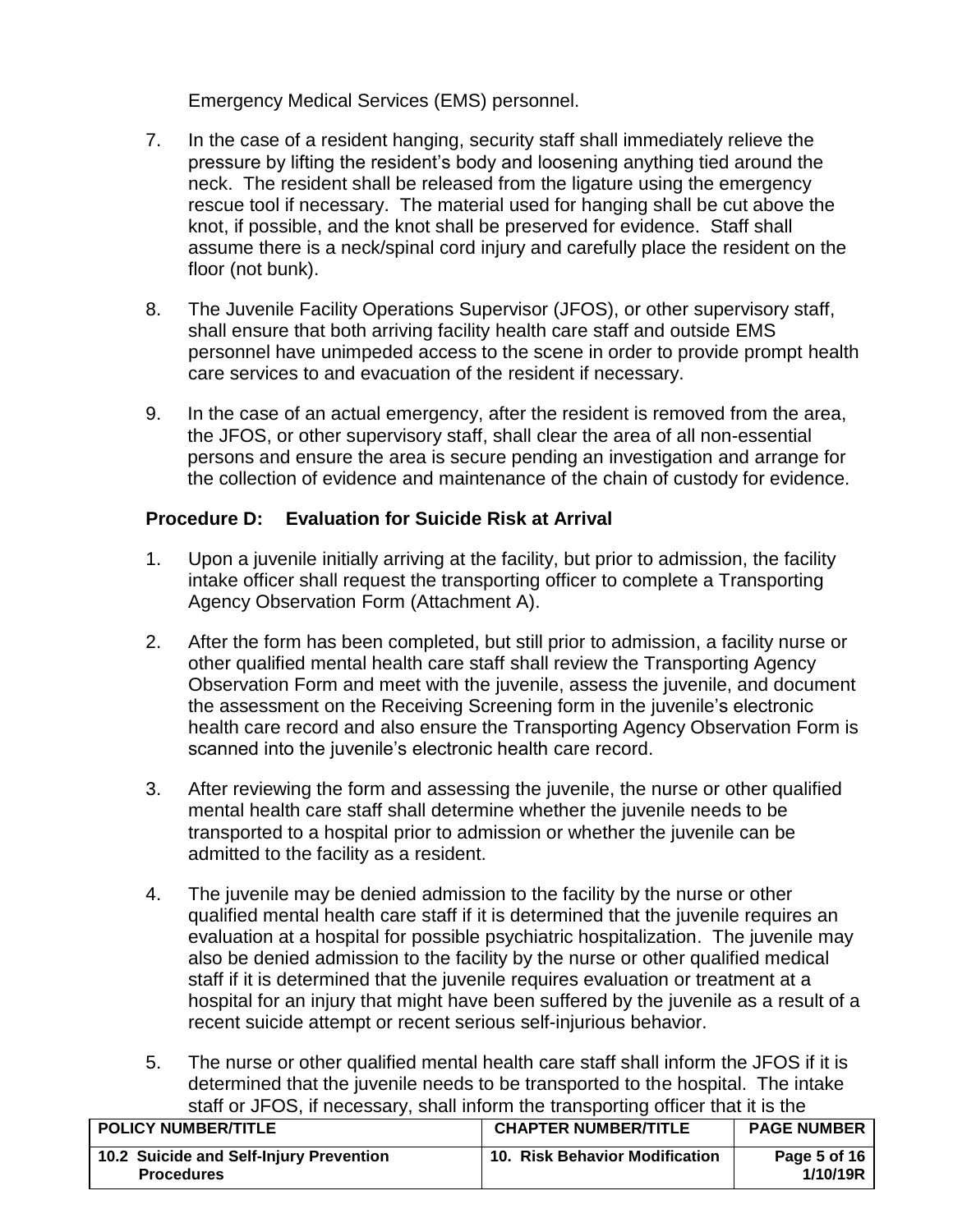transporting agency's responsibility to take the resident to the hospital and bring the juvenile back to the facility after the juvenile is cleared by the hospital for admission to the facility.

# <span id="page-5-0"></span>**Procedure E: Evaluation for Suicide Risk at Admission or at Return**

- 1. If a juvenile is transported to the hospital, after the juvenile is cleared by the hospital and returned to the facility for admission, a facility nurse or other qualified mental health care staff shall meet with the juvenile at the time of the return, assess the juvenile, and document the assessment on the Return to Facility Screening form in the juvenile's electronic health care record.
- 2. Upon a juvenile's admission into the facility, whether at the time of the juvenile's initial arrival or after being cleared by the hospital, the intake officer shall complete a Risk Assessment form (Attachment D) and instruct the resident to complete a Massachusetts Youth Screening Instrument-Second Version (MAYSI-2) form.
- 3. Regardless of the score on the MAYSI-2, a facility nurse shall review the Risk Assessment form and complete the Resident Admission Health Screening and Addendum form in the resident's electronic health care record as set out in Department Policy (JF) 13.4, Health Screening and Assessment, and ensure the Risk Assessment form is scanned into the resident's electronic health care record.
- 4. In addition, if a resident is being transferred from another Department facility, the nurse shall review the sending portion of the Medical Transfer Form completed at the sending facility in the resident's electronic health care record. The nurse shall also complete the receiving portion of the Medical Transfer Form in the resident's health care record as set out in Department Policy (JF) 13.4, Health Screening and Assessment, any time a resident has been transferred from another Department facility or a facility outside the Department's jurisdiction.
- 5. If a detained resident is returned from a court on an indeterminate commitment, the intake officer shall complete a Risk Assessment form (Attachment D) and instruct the resident to complete a Massachusetts Youth Screening Instrument-Second Version (MAYSI-2) form. In addition, a facility nurse shall assess the resident in person as soon as possible and document the assessment on the Return to Facility Screening form in the resident's electronic health care record.
- 6. If a resident is returned to the facility due to a return from another Department facility, court, hospital, furlough pass or furlough leave, work or education release, off-grounds work assignment, funeral attendance or deathbed visit, off-grounds activity, etc. during the same detention, confinement, or commitment, a MAYSI-2 is not required upon the resident's return, except as set out above. However, a facility nurse or other qualified mental health care staff shall assess the resident in person as soon as possible and document the assessment on the Return to Facility Screening form in the resident's electronic health care record.

| <b>POLICY NUMBER/TITLE</b>                                   | <b>CHAPTER NUMBER/TITLE</b>    | <b>PAGE NUMBER</b>       |
|--------------------------------------------------------------|--------------------------------|--------------------------|
| 10.2 Suicide and Self-Injury Prevention<br><b>Procedures</b> | 10. Risk Behavior Modification | Page 6 of 16<br>1/10/19R |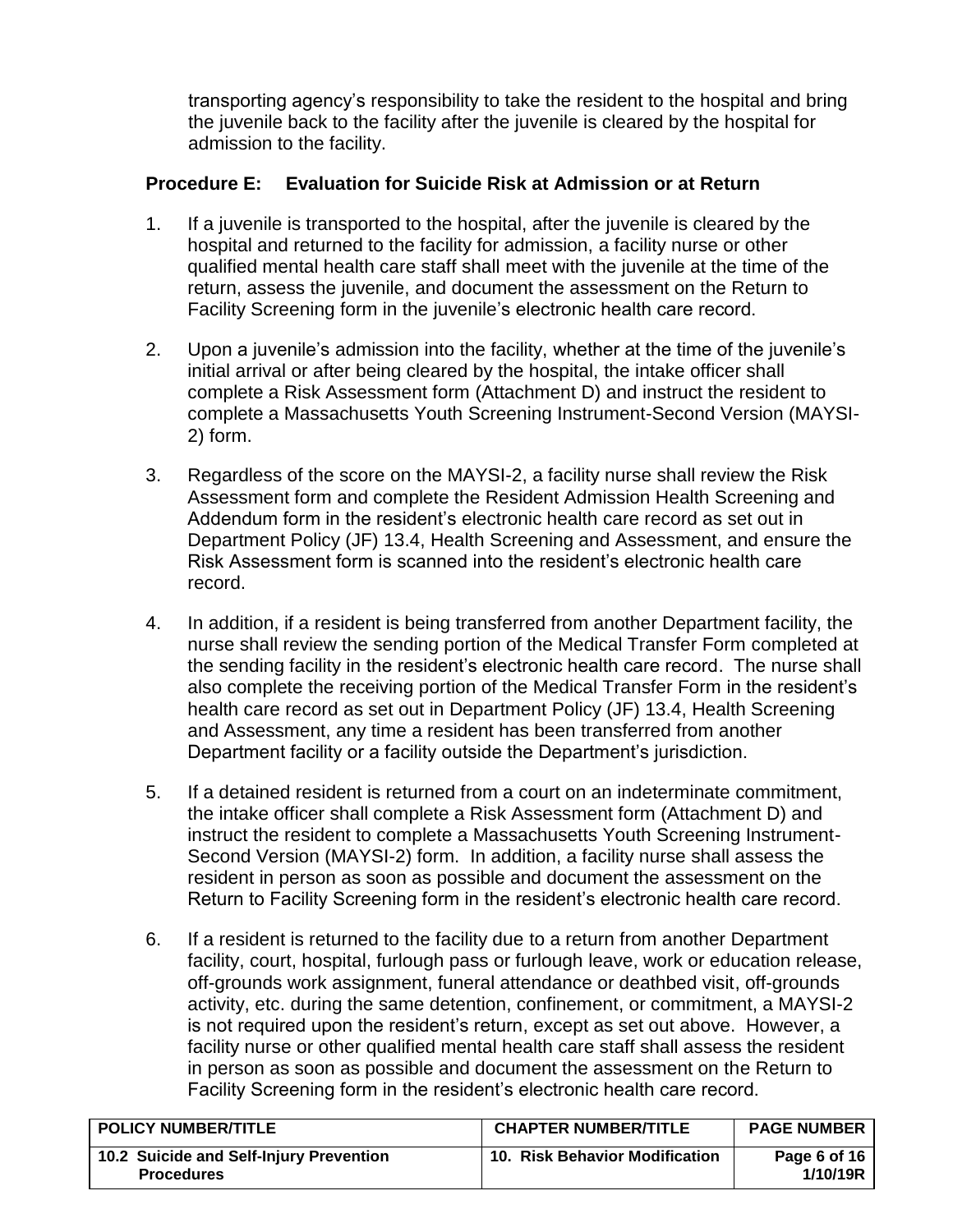- 7. If any resident scores "2" or higher on the suicidal ideation scale of the MAYSI-2 or if the nurse or other qualified mental health care staff assessing a resident at admission or at return otherwise determines that there is a risk of suicide or serious self-injurious behavior, the staff shall notify the Juvenile Facility Operations Supervisor (JFOS). The JFOS shall notify a licensed clinician at the facility. As soon as possible, the licensed clinician shall evaluate the resident in person.
- 8. If there is no licensed clinician on duty, a facility nurse shall complete the Nursing Assessment for Potentially Suicidal Residents (Attachment B) and shall notify the on-call licensed clinician and the JFOS of the results. The nurse shall ensure the form is scanned into the resident's electronic health care record.
- 9. The licensed clinician shall determine what interventions, if any, are necessary. The licensed clinician, or if the licensed clinician is on call, the nurse shall inform the JFOS of the determinations of the clinician.
- 10. If the licensed clinician determines a watch is necessary, the licensed clinician, or if the licensed clinician is on call, the nurse shall initiate the Suicide and Self-Injury Watch form (Attachment C) and inform the JFOS of the watch and any related determinations, as set out on the form.
- 11. The JFOS shall arrange for the implementation of the watch and any related determinations and shall ensure the watch and any related determinations are documented in the Unit Logbook, as applicable.
- 12. If the resident has been placed on a watch, the JFOS shall determine the housing unit in which the resident is to be housed while on the watch.
- 13. If, at any time, the JFOS believes a resident should be placed on a watch or a watch level should be higher and/or any related determination should be more restrictive, and if, after discussion, it is not possible to resolve the disagreement, the JFOS shall notify the Superintendent, or designee, and the facility Director of Behavioral Health, or designee, of the matter in dispute. The Director of Behavioral Health, or designee, in consultation with the Superintendent, or designee, shall make the final determination and shall ensure that the determination is documented in the resident's electronic health care record and on the Suicide and Self-Injury Watch form, if applicable.
- 14. The resident shall remain under continuous and uninterrupted direct security staff observation and supervision until all of the above procedures, as applicable, have been completed.
- 15. Regardless of whether a watch is determined to be necessary, the licensed clinician shall complete the Suicide Watch Initial Assessment form in the resident's electronic health care record.

<span id="page-6-0"></span>

| <b>POLICY NUMBER/TITLE</b>                                   | <b>CHAPTER NUMBER/TITLE</b>    | <b>PAGE NUMBER</b>       |
|--------------------------------------------------------------|--------------------------------|--------------------------|
| 10.2 Suicide and Self-Injury Prevention<br><b>Procedures</b> | 10. Risk Behavior Modification | Page 7 of 16<br>1/10/19R |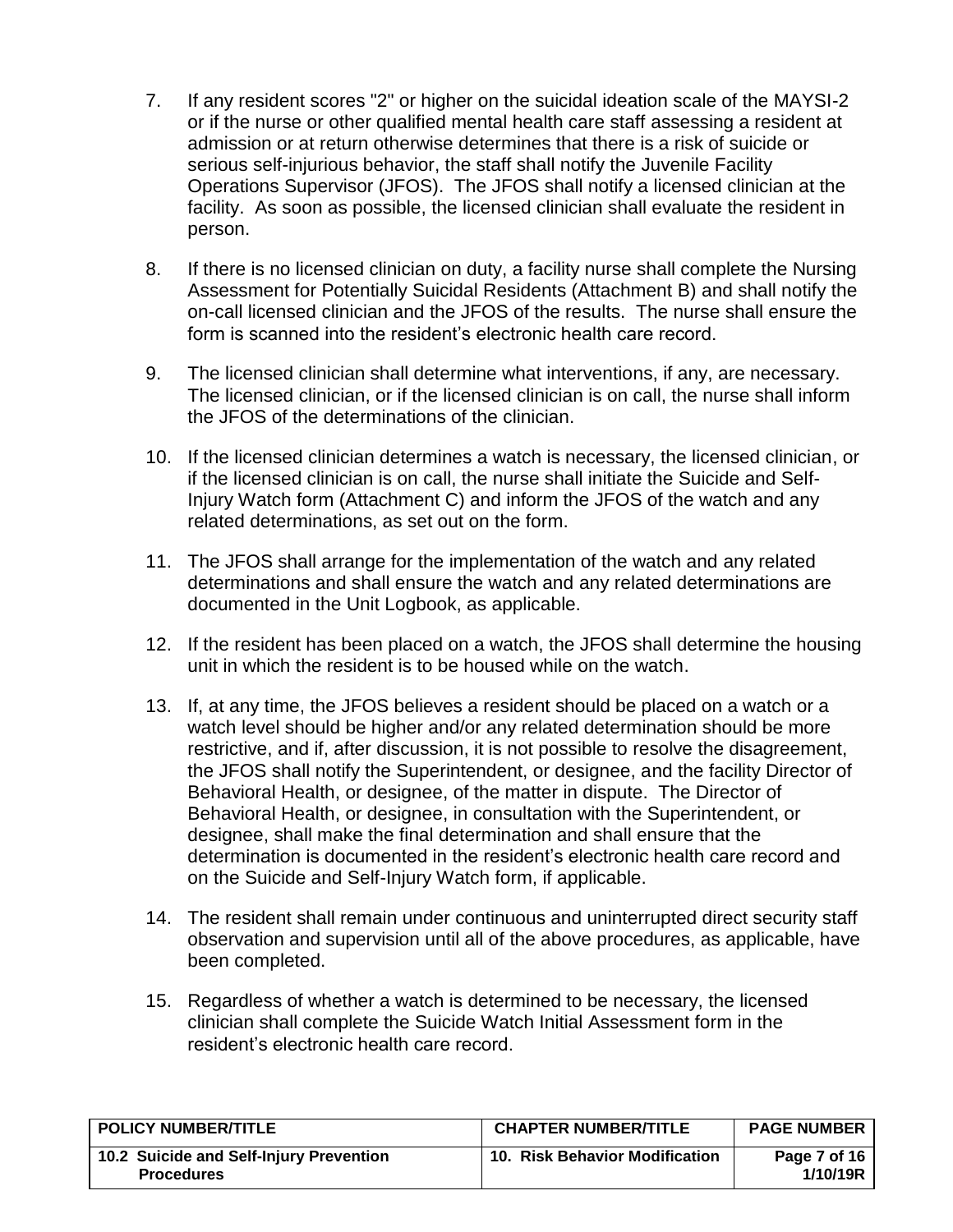# **Procedure F: Evaluation for Suicide Risk, General**

- 1. Any time a resident is identified by any staff as being at possible risk for suicide or other serious self-injurious behavior, the staff shall stay with the resident and directly observe the resident on a continuous and uninterrupted basis and notify the Juvenile Facility Operations Supervisor (JFOS).
- 2. The JFOS shall notify the licensed clinician at the facility and shall place the resident in a safe environment with continuous and uninterrupted direct observation and supervision by security staff. As soon as possible, the licensed clinician shall evaluate the resident in person.
- 3. If there is no licensed clinician on duty, the JFOS shall notify a facility nurse and a facility nurse shall complete the Nursing Assessment for Potentially Suicidal Residents (Attachment B) and shall notify the on-call licensed clinician of the results. The nurse shall ensure the form is scanned into the resident's electronic health care record.
- 4. The licensed clinician shall determine what interventions, if any, are necessary. The licensed clinician, or if the licensed clinician is on call, the nurse shall inform the JFOS of the interventions determined by the clinician.
- 5. If the licensed clinician determines a watch is necessary, the licensed clinician, or if the licensed clinician is on call, the nurse shall initiate the Suicide and Self-Injury Watch form (Attachment C) and inform the JFOS of the watch and any related determinations, as set out on the form.
- 6. The JFOS shall arrange for the implementation of the watch and any related determinations and shall ensure the watch and any related determinations are documented in the Unit Logbook, as applicable.
- 7. If the resident has been placed on a watch, the JFOS shall determine the housing unit in which the resident is to be housed while on the watch.
- 8. If, at any time, the JFOS believes a resident should be placed on a watch or a watch level should be higher and/or any related determination should be more restrictive, and if, after discussion, it is not possible to resolve the disagreement, the JFOS shall notify the Superintendent, or designee, and the facility Director of Behavioral Health, or designee, of the matter in dispute. The Director of Behavioral Health, or designee, in consultation with the Superintendent, or designee, shall make the final determination and shall ensure that the determination is documented in the resident's electronic health care record and on the Suicide and Self-Injury Watch form, if applicable.
- 9. The resident shall remain under continuous and uninterrupted direct security staff observation and supervision until all of the above procedures, as applicable, have been completed.

| <b>POLICY NUMBER/TITLE</b>                                   | <b>CHAPTER NUMBER/TITLE</b>           | <b>PAGE NUMBER</b>       |
|--------------------------------------------------------------|---------------------------------------|--------------------------|
| 10.2 Suicide and Self-Injury Prevention<br><b>Procedures</b> | <b>10. Risk Behavior Modification</b> | Page 8 of 16<br>1/10/19R |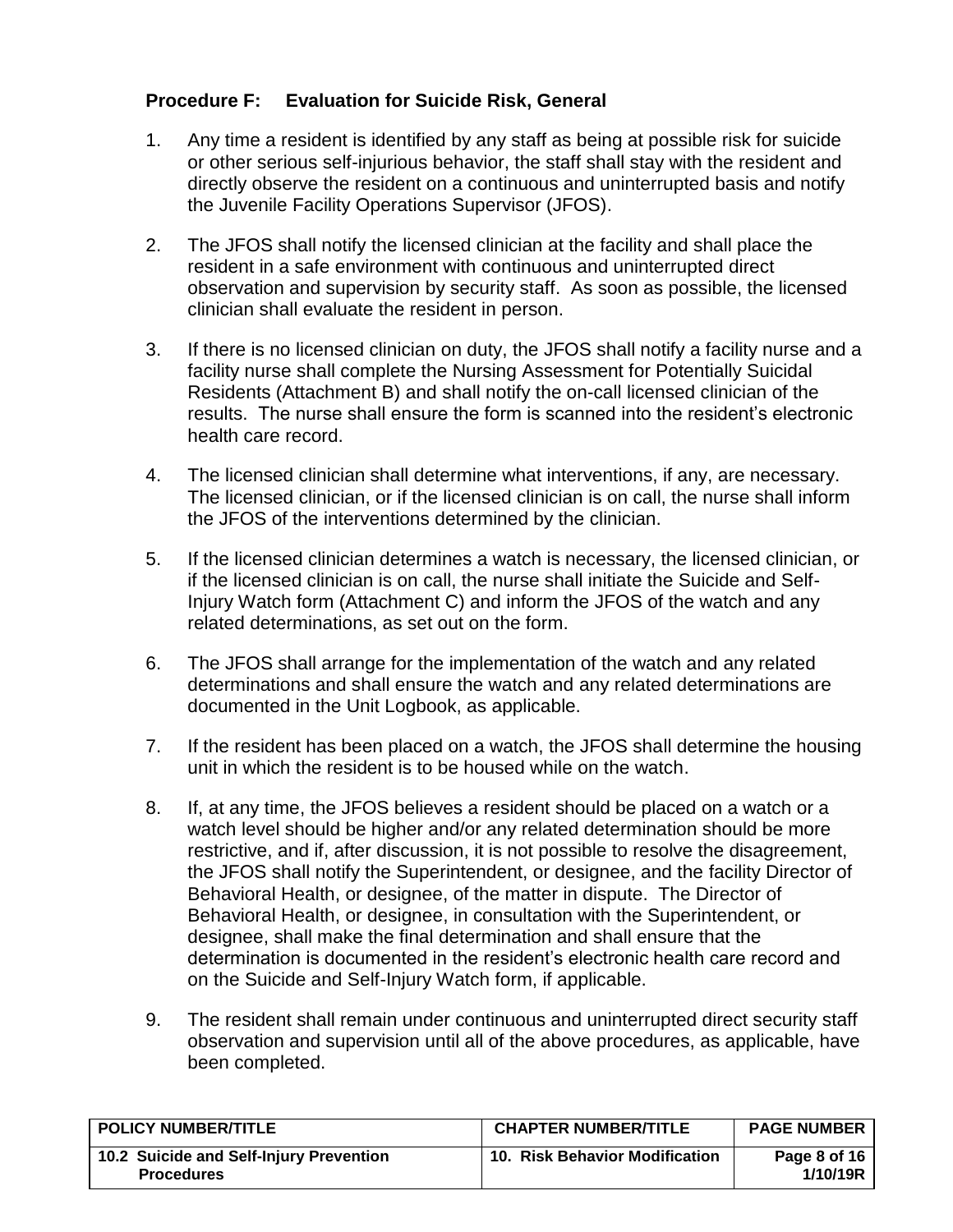10. Regardless of whether a watch is determined to be necessary, the licensed clinician shall complete the Suicide Watch Initial Assessment form in the resident's electronic health care record.

## <span id="page-8-0"></span>**Procedure G: Reevaluation for Suicide Risk**

- 1. If a resident is on a watch as a result of a determination by an on-call licensed clinician, the resident shall be reevaluated in person as soon as possible by a licensed clinician.
- 2. A resident shall be reevaluated on a daily basis by licensed clinical staff, unless a reevaluation is required more frequently. The clinician may reevaluate the resident in person or by telephone. However, if the reevaluation is not in person, the watch level may not be decreased and any related determinations may not be changed to be less restrictive.
- 3. Any time any staff believes a resident on a watch requires reevaluation, the staff shall notify the Juvenile Facility Operations Supervisor (JFOS), who shall contact a licensed clinician. The licensed clinician shall determine whether a reevaluation is needed prior to the next scheduled daily reevaluation.
- 4. Every reevaluation and the results of the reevaluation shall be documented by the clinician in the resident's electronic health care record.
- 5. If the clinician changes the watch level or a related determination, the clinician shall ensure the changes are noted on the Suicide and Self-Injury Watch form (Attachment C) and inform the JFOS of the change(s).
- 6. The JFOS shall contact the applicable housing unit and ensure any change in a watch level or related determinations are implemented and documented in the Unit Logbook.
- 7. If the clinician ends the watch, the clinician shall ensure the Suicide and Self-Injury Watch form reflects the ending of the watch and inform the JFOS of the ending of the watch.
- 8. The JFOS shall contact the applicable housing unit and ensure the ending of the watch is implemented and documented in the Unit Logbook.
- 9. If, at any time, the JFOS believes a watch should not be ended, a watch level should not be decreased and/or any related determination should not be changed to be less restrictive, or a watch level should be higher and/or any related determination should be more restrictive, and if, after discussion, it is not possible to resolve the disagreement, the JFOS shall notify the Superintendent, or designee, and the facility Director of Behavioral Health, or designee, of the matter in dispute. The Director of Behavioral Health, or designee, in consultation with the Superintendent, or designee, shall make the final determination and shall ensure that the determination is documented in the resident's electronic health care record and on the Suicide and Self-Injury Watch form, if applicable.

| <b>POLICY NUMBER/TITLE</b>                                   | <b>CHAPTER NUMBER/TITLE</b>           | <b>PAGE NUMBER</b>       |
|--------------------------------------------------------------|---------------------------------------|--------------------------|
| 10.2 Suicide and Self-Injury Prevention<br><b>Procedures</b> | <b>10. Risk Behavior Modification</b> | Page 9 of 16<br>1/10/19R |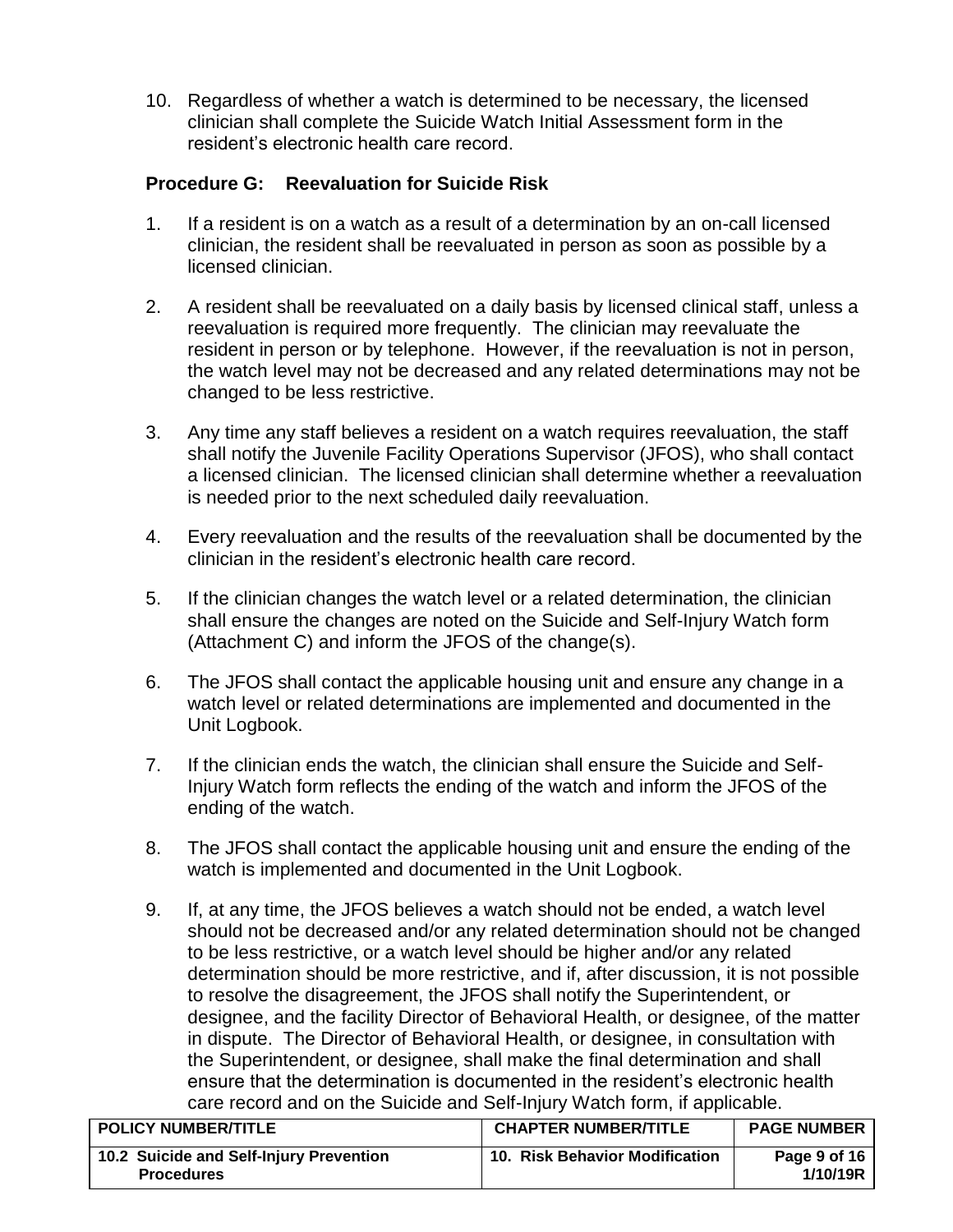10. Under no circumstances may a watch be ended or a watch level be decreased or any related determination changed to be less restrictive, except upon reevaluation and determination by licensed clinical staff.

### <span id="page-9-1"></span><span id="page-9-0"></span>**Procedure H: Watch Levels**

- 1. All responsible staff shall implement the watch level and related determinations as set out on the Suicide and Self-Injury Watch form (Attachment C).
- 2. All security staff assigned to the resident's housing unit are responsible for any close watch required.
- 3. The Juvenile Facility Operations Supervisor (JFOS) shall designate which security staff or other staff trained in conducting constant watches are responsible for any constant watch required.
- 4. A **Close Watch Level** is for a resident who is considered a lower risk for suicide. Included is the resident who:
	- a. has a recent prior history of serious self-injurious behavior or suicidal behavior, but is not actively engaging in serious self-injurious or suicidal behavior;
	- b. expresses general suicidal ideation, but has not engaged in any suicidal or self-injurious behavior (e.g., expressing a wish to die without a threat or plan);
	- c. threatens suicide without a specific plan but other factors indicate the potential for serious self-injury or suicide;
	- d. denies any suicidal ideation but other factors indicate the potential for serious self-injury or suicide; or
	- e. any other resident that a licensed clinician determines is a lower risk for suicide, but needs a watch.
- 5. A resident on a Close Watch Level shall not be allowed state-issued and personal property items, except as determined by a licensed clinician.
- 6. A resident on a Close Watch Level shall not be allowed regular programs or privileges (e.g., recreation, visits, etc.), except as determined by a licensed clinician.
- 7. When a resident on a Close Watch Level is in the housing unit, the security staff shall:
	- a. make visual contact with the resident at staggered intervals not to exceed (10) ten minutes ("Close 10 Watch") or at staggered intervals not to exceed five (5) minutes ("Close 5 Watch"), as determined by a licensed clinician;
	- b. document all observations and communications as they occur on the Suicide and Self-Injury Watch form;

| <b>POLICY NUMBER/TITLE</b>                                   | <b>CHAPTER NUMBER/TITLE</b>    | <b>PAGE NUMBER</b>        |
|--------------------------------------------------------------|--------------------------------|---------------------------|
| 10.2 Suicide and Self-Injury Prevention<br><b>Procedures</b> | 10. Risk Behavior Modification | Page 10 of 16<br>1/10/19R |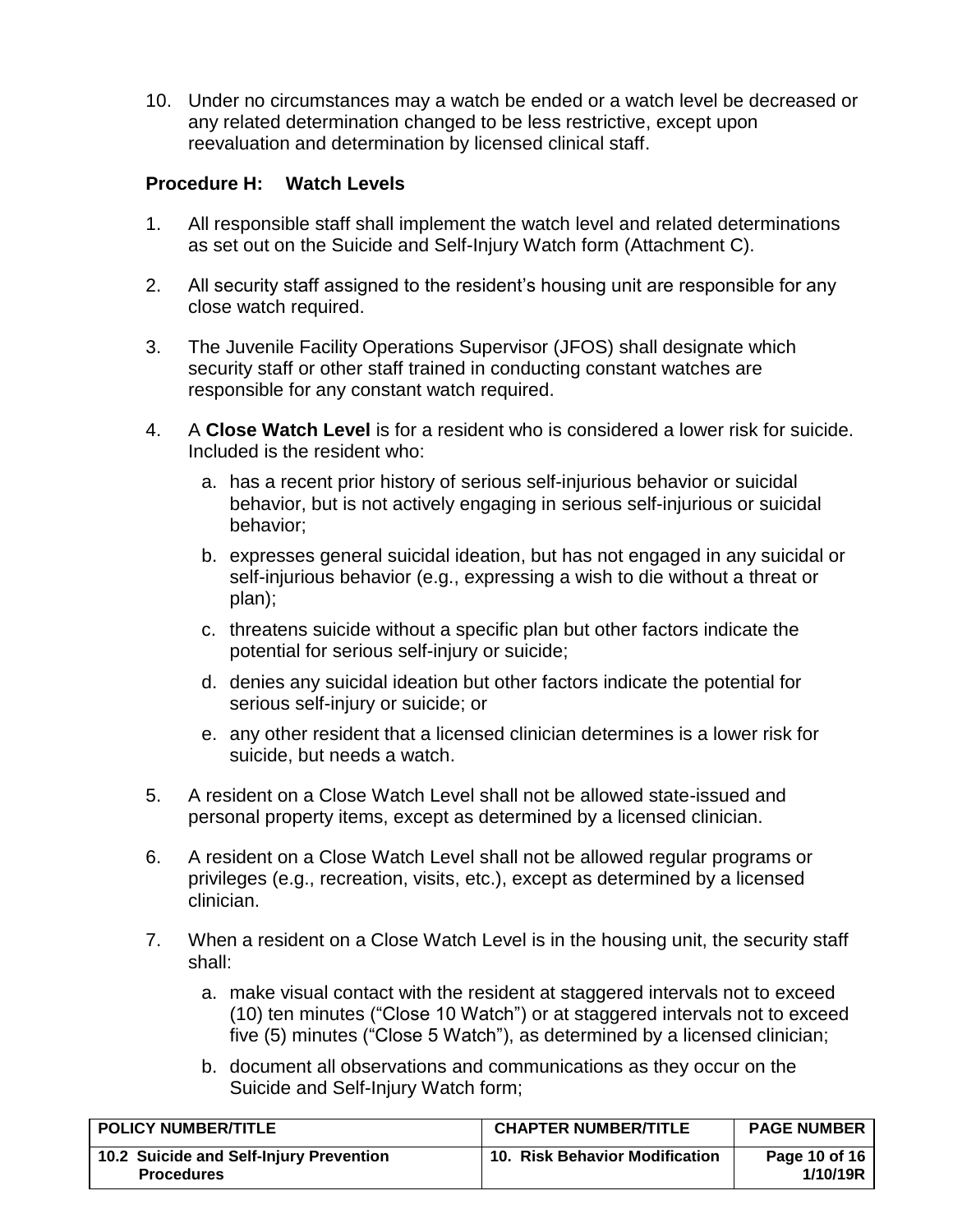- c. notify the Juvenile Facility Operations Supervisor (JFOS) of any significant change in the resident's behavior, expressed thoughts, and/or emotional state for determination by the JFOS as to whether the resident needs to be referred for a reevaluation; and
- d. immediately notify the JFOS of any threats of self-harm or any active engagement in self-injurious behavior.
- 8. If a resident on a Close Watch Level is in a regular program or engaging in another approved activity outside the housing unit, such as education, recreation, counseling, religious service, visit, etc., a housing unit security staff person on that shift shall inform the staff in charge of the program or activity, whether a teacher, clinician or another staff, that the resident is on a Suicide and Self-Injury Close Watch and shall provide the Suicide and Self-Injury Watch form (Attachment C) to the relevant program or activity staff.
- 9. The staff in charge of the program or activity shall be responsible for the direct supervision of the resident. When a resident is allowed a bathroom break, the staff need not keep the resident in direct sight but shall supervise the resident in such a manner that the staff can ensure the resident's safety.
- 10. The staff in charge of the program or activity shall:
	- a. document any significant change in the resident's behavior, expressed thoughts, and/or emotional state; and
	- b. immediately notify appropriate security staff of any threats of self-harm or any active engagement in self-injurious behavior.
- 11. If the resident is engaged in serious self-injurious behavior, the staff discovering the behavior shall follow the steps set out in Procedure C. If the resident is only threatening self-harm or the self-injurious behavior is not serious, the security staff, whether it is the security staff conducting the watch or the security staff notified by the staff in charge of the program or activity, shall immediately notify the JFOS for determination by the JFOS of the appropriate steps to be taken, including referring the resident for a reevaluation.
- 12. Any time the staff supervising a resident on a Close Watch Level is changed, whether security staff or staff in charge of a program or activity, the transferring staff shall document the date and time of the transfer on the Suicide and Self-Injury Watch form (Attachment C). The receiving staff shall document on the form notification of the resident's being on Close Watch level and the required staggered intervals for visual contact.
- 13. Except for a transport to court or for necessary health care, a resident on a Close Watch Level shall be not allowed off facility grounds, except as approved by the Superintendent, or designee.

| <b>POLICY NUMBER/TITLE</b>                                   | <b>CHAPTER NUMBER/TITLE</b>    | <b>PAGE NUMBER</b>        |
|--------------------------------------------------------------|--------------------------------|---------------------------|
| 10.2 Suicide and Self-Injury Prevention<br><b>Procedures</b> | 10. Risk Behavior Modification | Page 11 of 16<br>1/10/19R |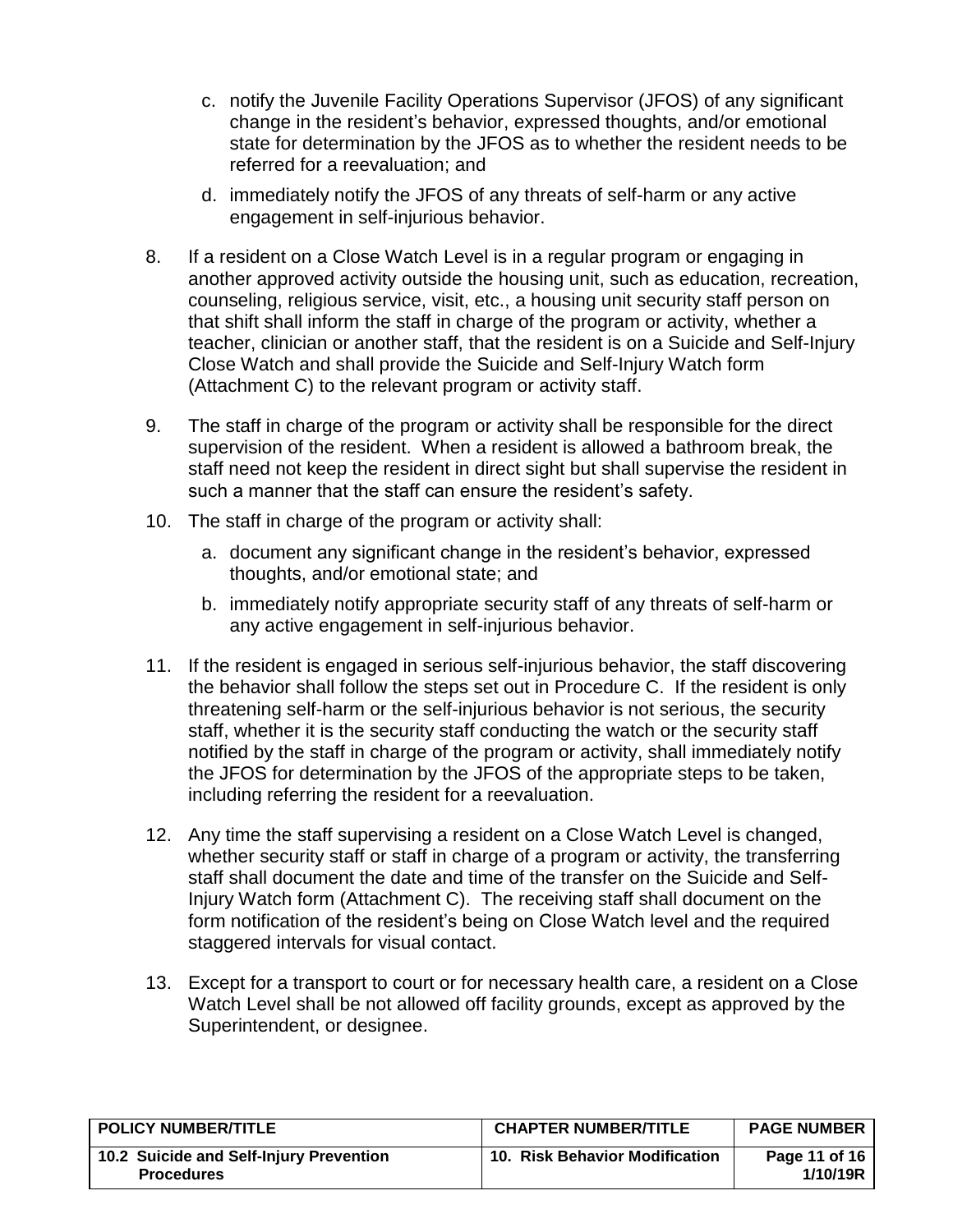- 14. When the watch is completed, the Juvenile Facility Operations Supervisor (JFOS) shall ensure the Suicide and Self-Injury Watch form is forwarded to the Superintendent, or designee. After reviewing the original form, the Superintendent, or designee, shall send the original form to the facility Director of Behavioral Health, or designee. After reviewing the original form, that staff shall ensure it is scanned into the resident's electronic health care record.
- 15. A **Constant Watch Level** is for a resident who is considered a higher risk for suicide. Included is the resident who is:
	- a. threatening suicide with a specific plan;
	- b. engaging in serious self-injurious or suicidal behavior; or
	- c. or any other resident that a licensed clinician determines is a higher risk for suicide.
- 16. A resident on a Constant Watch Level shall not be allowed state-issued and personal property items, except as determined by a licensed clinician.
- 17. A resident on a Constant Watch Level shall not be allowed regular programs or privileges (e.g., recreation, visits, etc.), except as determined by a licensed clinician.
- 18. Security staff designated to conduct the Constant Watch shall:
	- a. directly observe the resident on a continuous and uninterrupted basis in person, never leaving the resident unattended;
	- b. be responsible for making log entries on the Suicide and Self-Injury Watch form (Attachment C) a minimum of every ten (10) minutes;
	- c. document any significant change in the resident's behavior, expressed thoughts, and/or emotional state; and
	- d. immediately notify the JFOS of any threats of self-harm or any active engagement in self-injurious behavior.
- 19. Other staff trained to conduct constant watches and designated to conduct the Constant Watch shall:
	- a. directly observe the resident on a continuous and uninterrupted basis in person, never leaving the resident unattended;
	- b. be responsible for making log entries on the Suicide and Self-Injury Watch form (Attachment C) a minimum of every ten (10) minutes;
	- c. document any significant change in the resident's behavior, expressed thoughts, and/or emotional state; and
	- d. immediately notify the housing unit security staff or other appropriate security staff of any threats of self-harm or any active engagement in selfinjurious behavior.

| <b>POLICY NUMBER/TITLE</b>                                   | <b>CHAPTER NUMBER/TITLE</b>    | <b>PAGE NUMBER</b>        |
|--------------------------------------------------------------|--------------------------------|---------------------------|
| 10.2 Suicide and Self-Injury Prevention<br><b>Procedures</b> | 10. Risk Behavior Modification | Page 12 of 16<br>1/10/19R |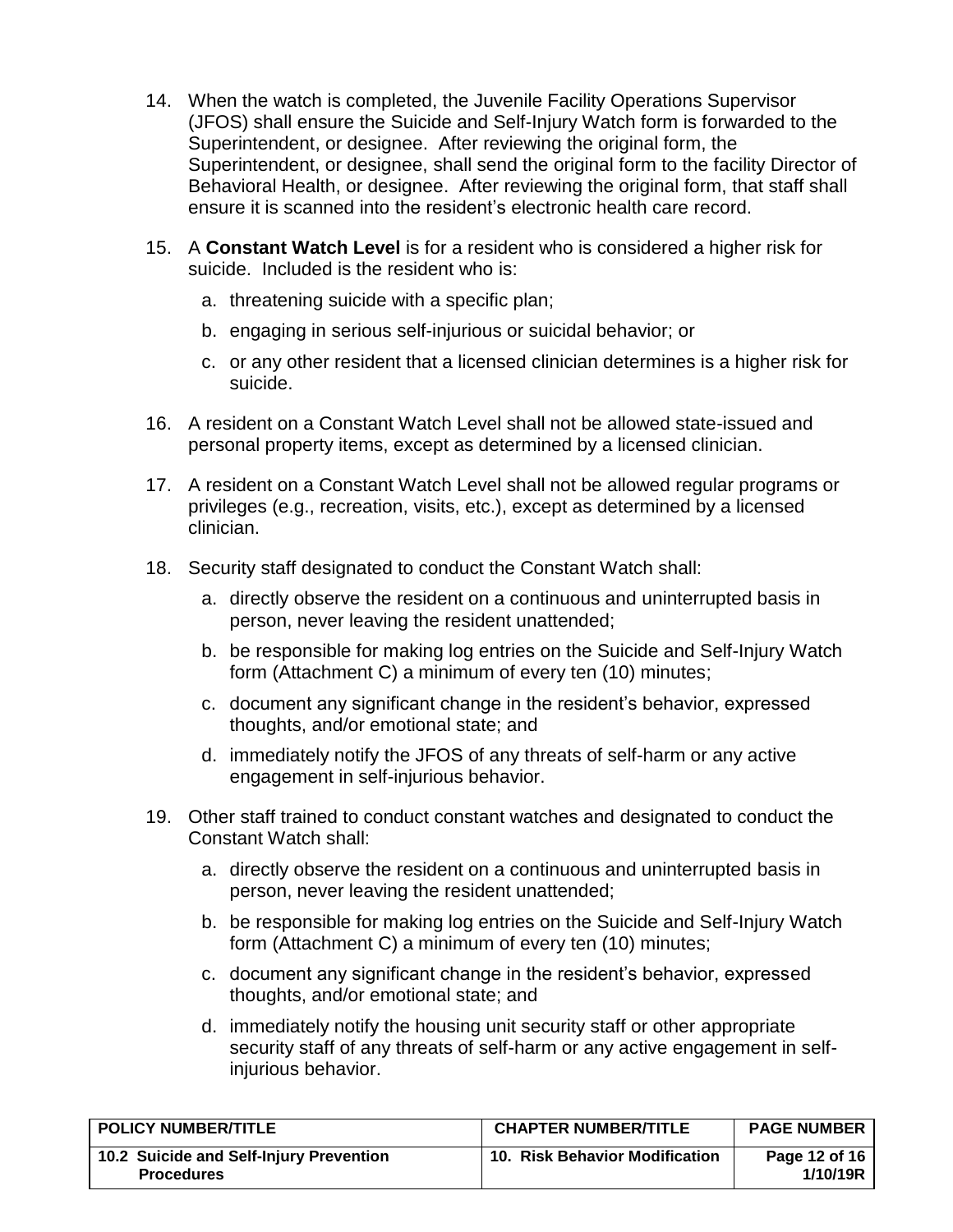- 20. If the resident is engaged in serious self-injurious behavior, the staff shall follow the steps set out in Procedure C. If the resident is only threatening self-harm or the self-injurious behavior is not serious, the security staff, whether it is the security staff conducting the watch or the security staff notified by other staff trained to conduct constant watches, shall immediately notify the Juvenile Facility Operations Supervisor (JFOS) for determination by the JFOS of the appropriate steps to be taken, including referring the resident for a reevaluation.
- 21. If a resident on a Constant Watch Level is in a regular program or engaging in another approved activity, such as education, recreation, counseling, religious service, visit, etc., security staff or other staff trained to conduct constant watches shall be assigned to conduct the watch in the same manner as if the resident were in the housing unit.
- 22. Any time the staff supervising a resident on a Constant Watch Level is changed, the transferring staff shall document the date and time of the transfer on the Suicide and Self-Injury Watch form (Attachment C). The receiving staff shall document on the form notification of the resident's being on a Constant Watch Level.
- 23. Except for a transport to court or for necessary health care, a resident on a Close Watch Level shall be not allowed off facility grounds, except as approved by the Superintendent, or designee.
- 24. When the watch is completed, the JFOS shall ensure the Suicide and Self-Injury Watch form is forwarded to the Superintendent, or designee. After reviewing the original form, the Superintendent, or designee, shall send the original form to the facility Director of Behavioral Health, or designee. After reviewing the original form, that staff shall ensure it is scanned into the resident's electronic health care record.

# <span id="page-12-0"></span>**Procedure I: Implementation of Matters Related to a Watch**

- 1. A resident placed on a Suicide and Self-Injury Watch shall be housed in a designated safe room, when available.
- 2. Security staff shall search the room immediately before the resident's initial placement on the watch to ensure that the room is safe and secure. Security staff shall search the room prior to each time the resident enters it to ensure that it is safe and secure. Each room search shall be documented on the Suicide and Self-Injury Watch form (Attachment C).
- 3. Security staff shall pat search the resident immediately before the resident's initial placement on the watch and prior to each time the resident enters his or her room.
- 4. If there is reasonable suspicion at any time that the resident has on his or her person contraband or any item that may be used for self-injury that has not been retrieved by a less intrusive type of search, the resident may be strip searched.

| <b>POLICY NUMBER/TITLE</b>                                   | <b>CHAPTER NUMBER/TITLE</b>    | <b>PAGE NUMBER</b>        |
|--------------------------------------------------------------|--------------------------------|---------------------------|
| 10.2 Suicide and Self-Injury Prevention<br><b>Procedures</b> | 10. Risk Behavior Modification | Page 13 of 16<br>1/10/19R |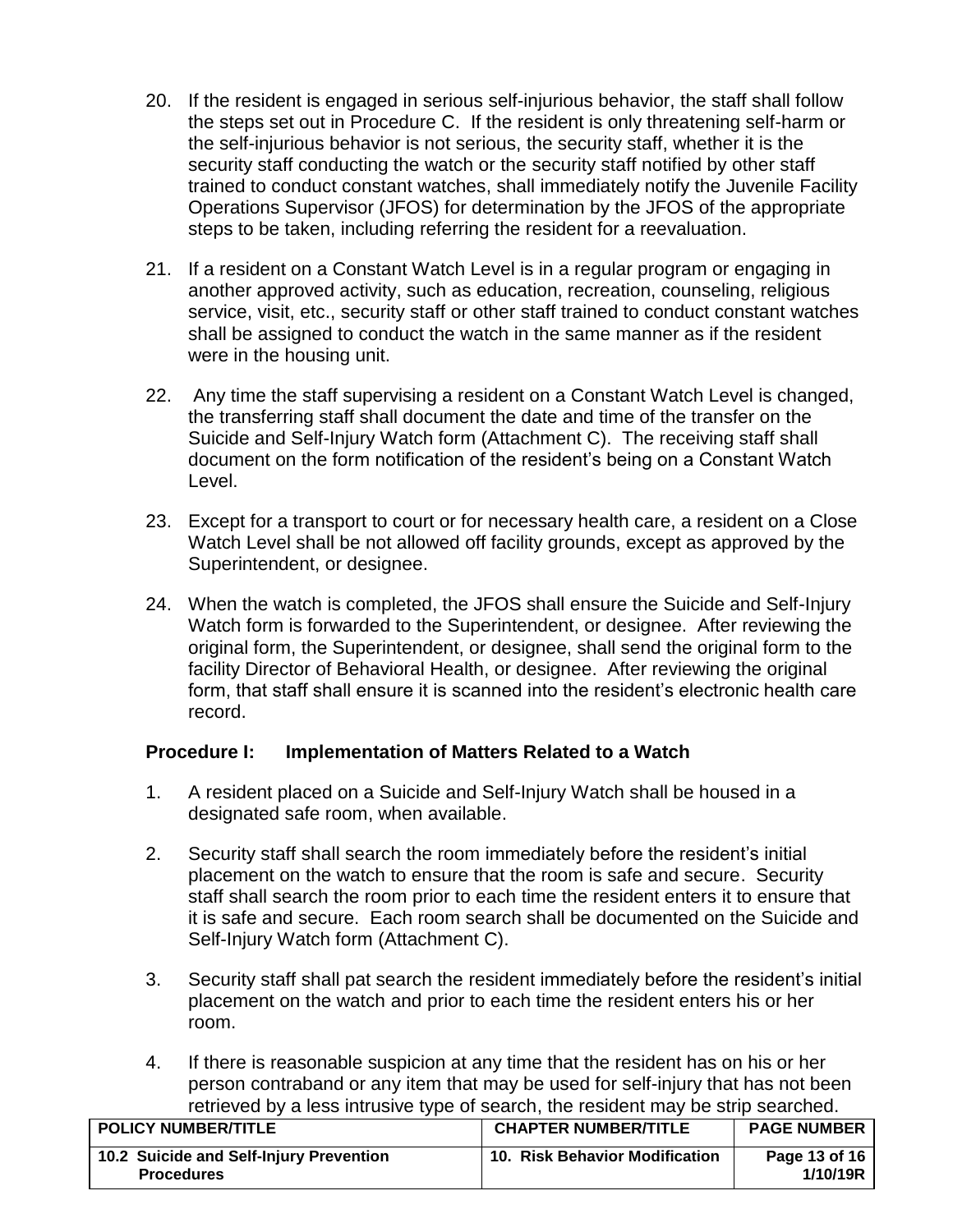- 5. If, after staff use the appropriate verbal persuasive skills, the resident refuses to comply with a strip search, security staff shall maintain continuous and uninterrupted direct observation and supervision of the resident and immediately notify the Juvenile Facility Operations Supervisor (JFOS).
- 6. The JFOS shall notify the Superintendent, or designee. No resident may be strip searched against his or her will without the specific authorization of the Superintendent, or designee. If authorized, the staff shall use a reasonable degree of force as set out in Department Policy (JF) 9.18, Use of Force, General Guidelines. If not authorized, the resident shall be maintained on a Constant Watch until a reevaluation by licensed clinical staff results in removal from the watch.
- 7. Any search of a resident shall be in compliance with Department Policy (JF) 9.7, Search Procedures, General Guidelines.
- 8. When a resident is in his or her room on a Suicide and Self-Injury Watch, the door to the room shall remain open at all times except during formal counts, bedtime, or unit or facility lockdowns, unless the resident has been placed on Observation Status as set out in Department Policy (JF) 10.1, Observation Status.
- 9. If staff assigned to a Suicide and Self-Injury Watch, whether a Close Watch Level or Constant Watch Level, cannot definitively determine by having a clear view of the resident in his or her room that the resident is not engaged in self-injurious behavior, the staff shall immediately notify the Central Control Officer of the nature (e.g., cannot view a resident on a watch) and location of the emergency. The Central Control Officer shall then immediately ensure that sufficient and appropriate security staff respond to the scene. The Central Control Officer shall also notify the JFOS. Once another security staff arrives at the scene, the two (2) security staff shall immediately intervene by opening the door to the room to determine the resident's well-being and follow up with the appropriate additional actions.
- 10. A mattress shall be issued to a resident on a Suicide and Self-Injury Watch unless the resident utilizes the mattress in ways in which it was not intended, e.g., attempts to damage the mattress, use it to obstruct visibility into the room, etc.
- 11. Licensed clinical staff may determine that the resident's mattress and/or regular bedding needs to be removed for reasons of safety, and, if so, security staff shall remove the mattress and/or regular bedding and issue security bedding.
- <span id="page-13-0"></span>12. When licensed clinical staff determines that a resident's clothing need to be removed for reasons of safety, the resident shall be asked to remove his or her clothing, and, after removal, shall be issued an approved suicide protective garment and safety blanket. The resident shall not be allowed to wear regular clothing outside the room, except as approved by licensed clinical staff, or in the

| <b>POLICY NUMBER/TITLE</b>                                   | <b>CHAPTER NUMBER/TITLE</b>    | <b>PAGE NUMBER</b>        |
|--------------------------------------------------------------|--------------------------------|---------------------------|
| 10.2 Suicide and Self-Injury Prevention<br><b>Procedures</b> | 10. Risk Behavior Modification | Page 14 of 16<br>1/10/19R |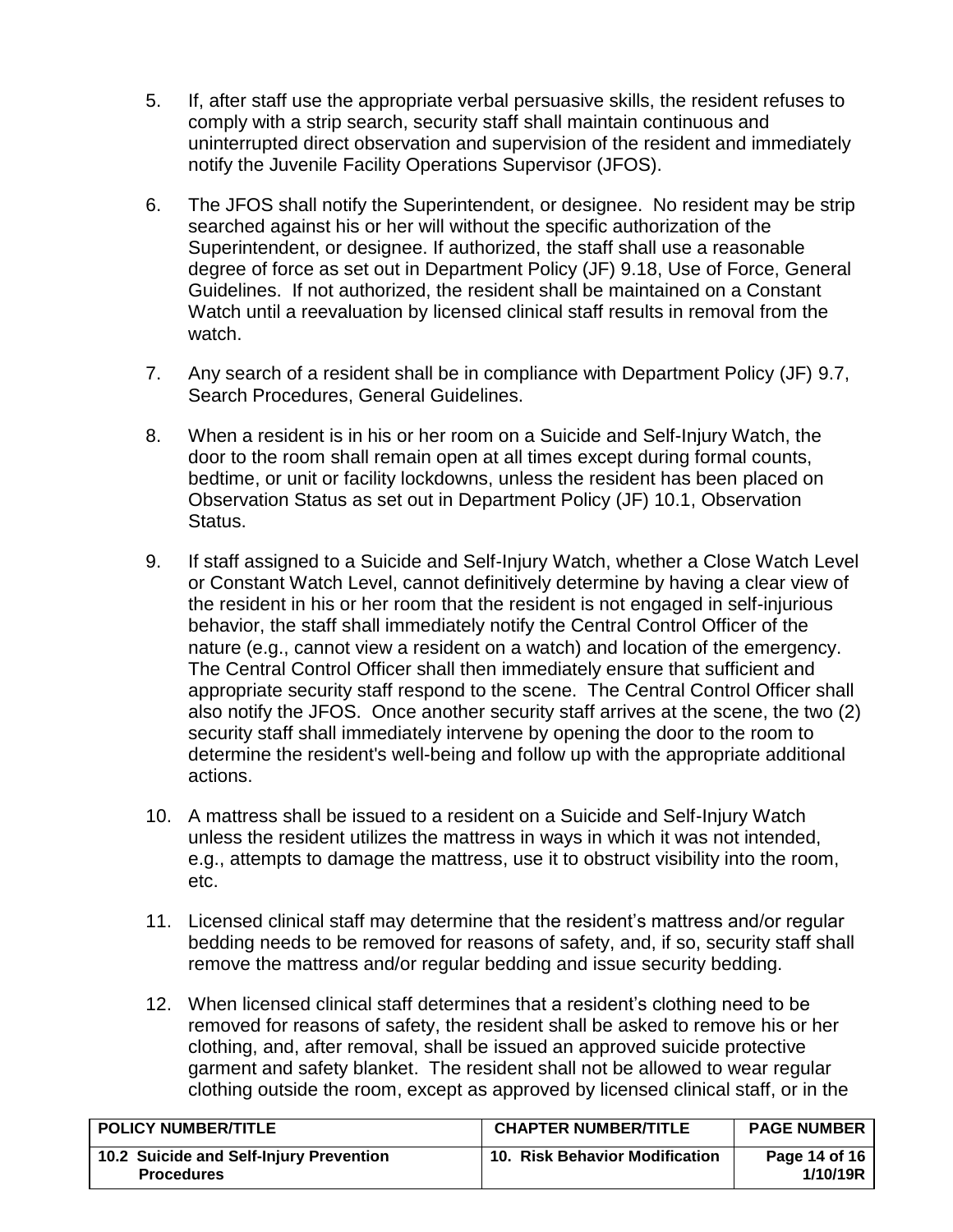event of needing to be transported for necessary health care, whether inside or outside the facility, or for court.

- 13. If, after staff use the appropriate verbal persuasive skills, the resident refuses to comply with the removal of clothing, security staff shall maintain continuous and uninterrupted direct observation and supervision of the resident and immediately notify the Juvenile Facility Operations Supervisor (JFOS).
- 14. The JFOS shall notify the Superintendent, or designee. No resident may have clothing removed against his or her will without the specific authorization of the Superintendent, or designee. If authorized, the staff shall use a reasonable degree of force as set out in Department Policy (JF) 9.18, Use of Force, General Guidelines. If not authorized, the resident shall be maintained on a Constant Watch until a reevaluation by licensed clinical staff results in removal from the watch.
- 15. All actions relating to the removal of mattress, regular bedding, and/or clothing shall be documented on the Suicide and Self-Injury Watch form. Every search, whether of the room or the resident, shall also be documented on the Suicide and Self-Injury Watch form.
- 16. If a resident on a Self-Injury and Suicide Watch is to be transported to court by a deputy sheriff or federal marshal, the transporting officer shall be notified about the watch and any related determinations. The notification shall be recorded in the relevant logbook and the transporting officer shall be requested to sign the Notification to Transport Officer form (Attachment E). The completed form shall be placed in the resident's Case Management file.

### <span id="page-14-0"></span>**Procedure J: Review**

- 1. All Suicide and Self-Injury Watch forms shall be reviewed by the JFOS to ensure close watches are consistently conducted at least as frequently as required and at varied intervals and are documented timely and accurately and to ensure constant watches are appropriately documented. This review is to be completed at least once per shift and documented on the form. Any compliance issue shall be immediately addressed and then directly reported to the Superintendent, or designee. The steps taken to address the issue and the reporting of the issue shall be documented on the form.
- <span id="page-14-1"></span>2. The Superintendent, or designee, and facility Director of Behavioral Health, or designee, shall conduct a monthly quality assurance review of the Suicide and Self-Injury Watch forms to ensure continuing compliance with this policy. Any compliance issue not already addressed and/or reported shall be immediately addressed and then directly reported to the Superintendent and the Associate Commissioner overseeing the facility. This review and the results of the review shall be documented.

| <b>POLICY NUMBER/TITLE</b>                                   | <b>CHAPTER NUMBER/TITLE</b>    | <b>PAGE NUMBER</b>        |
|--------------------------------------------------------------|--------------------------------|---------------------------|
| 10.2 Suicide and Self-Injury Prevention<br><b>Procedures</b> | 10. Risk Behavior Modification | Page 15 of 16<br>1/10/19R |